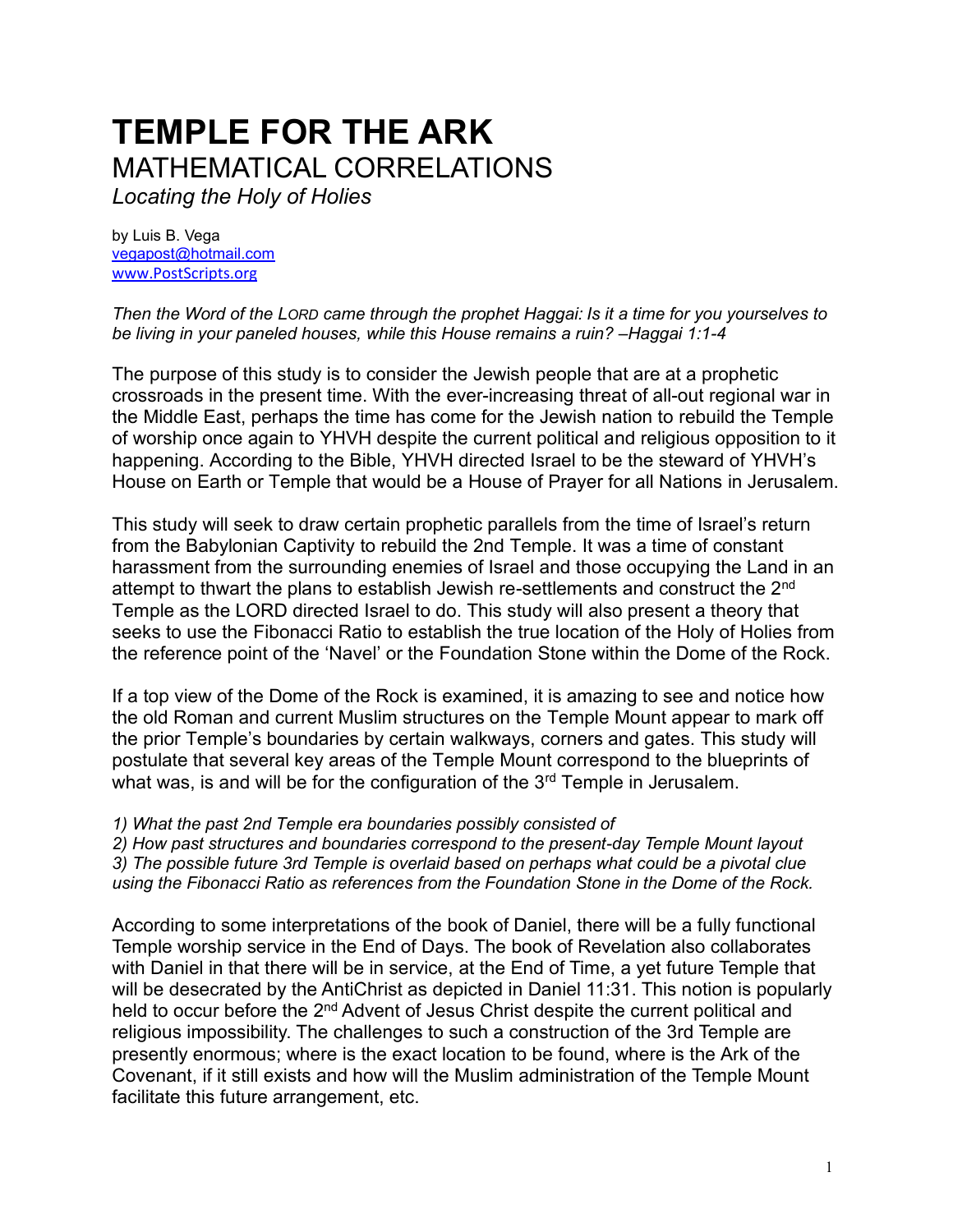#### **The Foundation Stone**

Nonetheless, prophetically, once the exact 'time' is reached, the location of the Holy of Holies will be determined and the 3rd Temple will be built. Perhaps it will only be then that the Ark of the Covenant will be revealed and housed thereafter in that future Temple. This notion presupposes 2 incredible events yet to take place within this generation according to the Bible. One is that that a 3rd Temple well be built. Two, is that the Ark of the Covenant will be unveiled and placed within the Holy of Holies. Spectacularly, the time associated prophetically with these future Temple events will no less involve some of Israel's greatest witnesses. They could be Moses and Elijah, assuming one supposition of who the 2 Witnesses are. These 2 will counteract the 2 false witness of Lucifer at some point in the Tribulation period; at of the False Prophet and the AntiChrist according to the book of Revelation.

The theory presented here in this study is that mathematically, the exact location of the Holy of Holies of the 1st and 2nd Temples can be determined based on the Dome of the Rock's Foundation Stone. This theory collaborates and agrees with the already postulated theory that the Holy of Holies is directly over the Dome of the Spirits site on the Temple Mount. The proof will be speculative in so much as that a Fibonacci Ratio or 'spiral' from the Foundation Stone within the Dome of the Rock or the 'Navel' as it is often referred to is projected out to the Dome of the Tablets, same as the Spirits.

This Foundation Stone within the enclosure of the Dome of the Rock has a significant circular hole carved out within the Rock that protrudes out the ground. The hole resembles a 'Navel' –as in that of the human body. It is held tradition that this precise site is the 'Navel of the Earth' and from which the LORD started His creation of Earth from. It is also held that this location on the Temple Mount was where Abraham was put to the test with Isaac and that it was the; a 'Gate' or a boundary for the Garden of Eden from which both Adam and Eve were expelled or not allowed to enter at. It is also the place in which Jacob rested his head on a stone and was given the vision of the Heavenly Ladder up to the 'Gates' of the House of the LORD from which the preincarnated Jesus Christ was standing at.

The Fibonacci Ratio φ might well be the key in determining the actual dimension and boundaries of the Temple and its environs. By projecting out such a Fibonacci Ratio φ from the Dome of the Rock to spiral out and intersect the Dome of the Tablets precisely is perhaps a concept not yet considered by Biblical researchers. The direct proportion of the Fibonacci Ratio φ determined by the Dome of the Rock's with a phi ratio is to be kept exactly as it is applied to the reference point of the Dome of the Tablets; this is what will determine the Temple's layout proportions. This mathematical theory supposes that perhaps the true mark that is to determine the Temple's true dimensions and boundaries can be obtained from the same phi ratio used from the Dome of the Rock's Foundation Stone once applied to the Dome of the Tablets if this theory is valid, then the dimension of the Temple proper, which consists of the end of Court of Israel to the end of Temple building edge, can be precisely determined.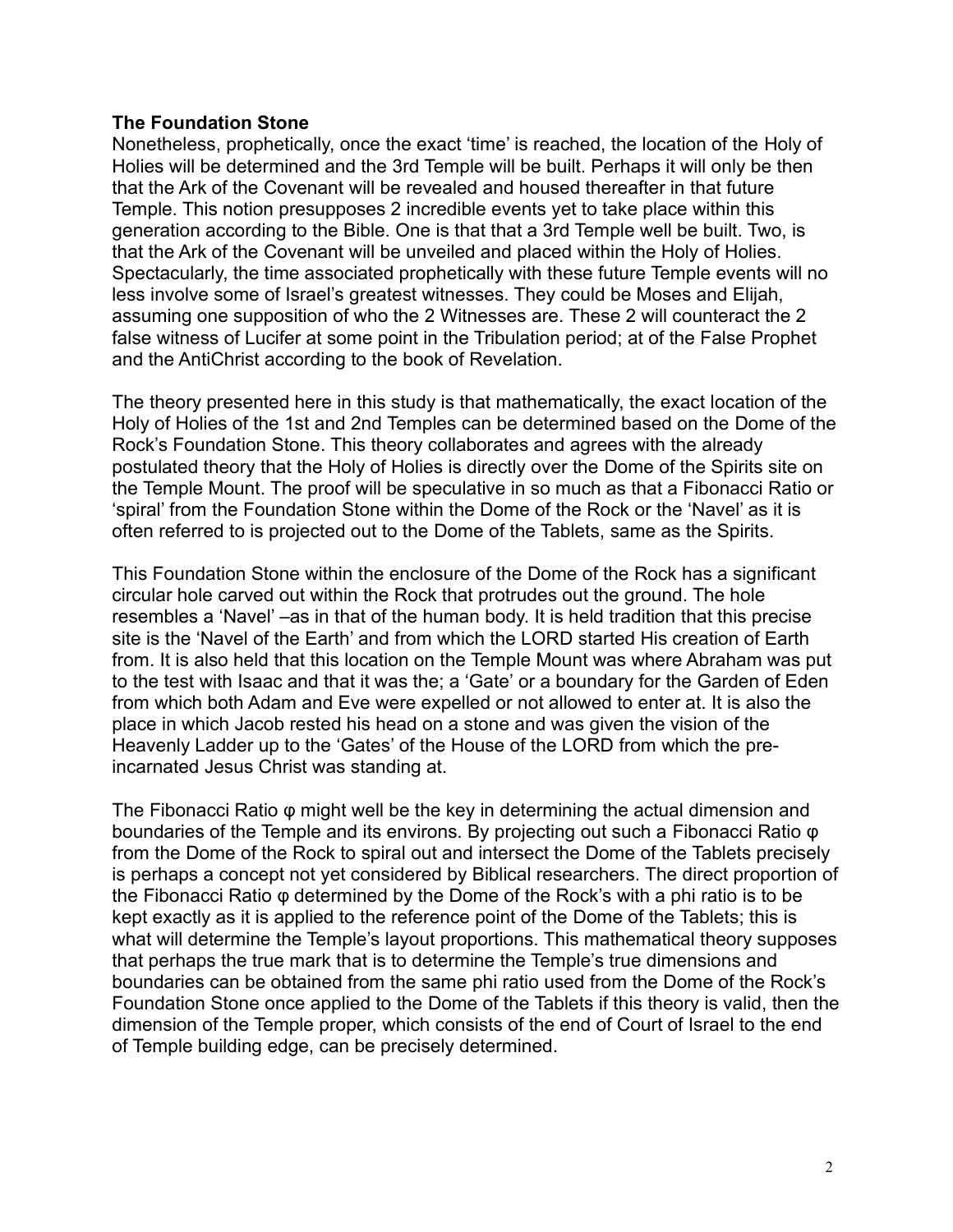## **Islamic Revisionism**

Of further consequence, if the intersecting lines are protected out from, both ends of the phi ratio patterns, they give the dimensions of the western boundaries of the Temple platform itself – from where the Fortress Antonia was to Robinson's Arch. This theory only seeks to present a postulated model using a mathematical relationship and scale that perhaps will accurately give the precise dimensions of the Temple proper. On both accounts, it appears that the spirals or the phi ratio that intersect the Dome of the Tablets precisely validates where the mark the Ark's true resting place will be once the 3rd Temple to be rebuild.

The Islamic Palestinian authority that currently has administrative rights on the Temple Mount. It was given by Moshe Dayan as a 'privilege' after the 1967 Six-Day War, has allegedly destroyed and is destroying considerable amounts of Jewish 1st and 2nd Temple era artifacts and fragments. They are in a guest to remove any Jewish association with the Temple Mount. In the guise of 'renovation', they have violated the conditions of their given administration rights by the Israeli government and have destroyed much of any  $1<sup>st</sup>$  and  $2<sup>nd</sup>$  Temple artifacts that have been subsequently unearthed by excavations. Tons of debris has been dumped in the valleys below the Temple Mount without regard to its archeological significance. They have burned wood from the 2nd Temple era and seem to be on a quest to stamp-out any archeological relevance linking the Temple Mount to the Temple of Solomon and Herod.

The current efforts of the Muslim Temple Mount authority have also been to restrict any digging or overt prayer by Jewish Believers on the Mount itself. As it stands now, pardon the pun, the Dome of the Rock is a Muslim structure that has only been in existence since the 690s AD. It is only the  $3<sup>rd</sup>$  holiest shrine in the Muslim world, not the first. When Muslims pray from the Dome on the Mount, they face Mecca, not the where the House of YHVH once stood. The city of Jerusalem is not even mentioned once in their so-called sacred book. Perhaps because of such a lack of connection and association on the part of the current Muslim claim to the Temple Mount, it will be all that much easier to let go once the conditions and time is right to let it be gone as opposed to if the contention was over, say over Mecca's black cube.

Currently, the Dome of the Rock on the Temple Mount is for Muslims only and not a 'House of Prayer for all Nations' that YHVH had instructed the place to be. Politically, it is stated that the site is open to everyone and all religions are welcomed but that it is strictly a Muslim temple. If the Islamic 'god' is the same 'god' as that of Abraham, Isaac, and Jacob, then there is a contradiction and confusion of the 'gods'. If the 'god' of the Muslims was the same as the GOD of the Bible, then the Muslims would gladly allow for the Jewish Nation to proceed with the construction of the Temple per YHVH request and desire. It would allow Jews and Christians to pray on the Temple Mount. This has not been and will not be the case in the Muslim world. Thus, it is speculated that when the AntiChrist comes on the scene, there will either be an event that will cause the Muslim world to capitulate on this stance regarding the Temple Mount and he construction of the 3rd Temple. This will either be by a political maneuver, a world war or a combination of such that will facilitate the construction of the 3rd Temple.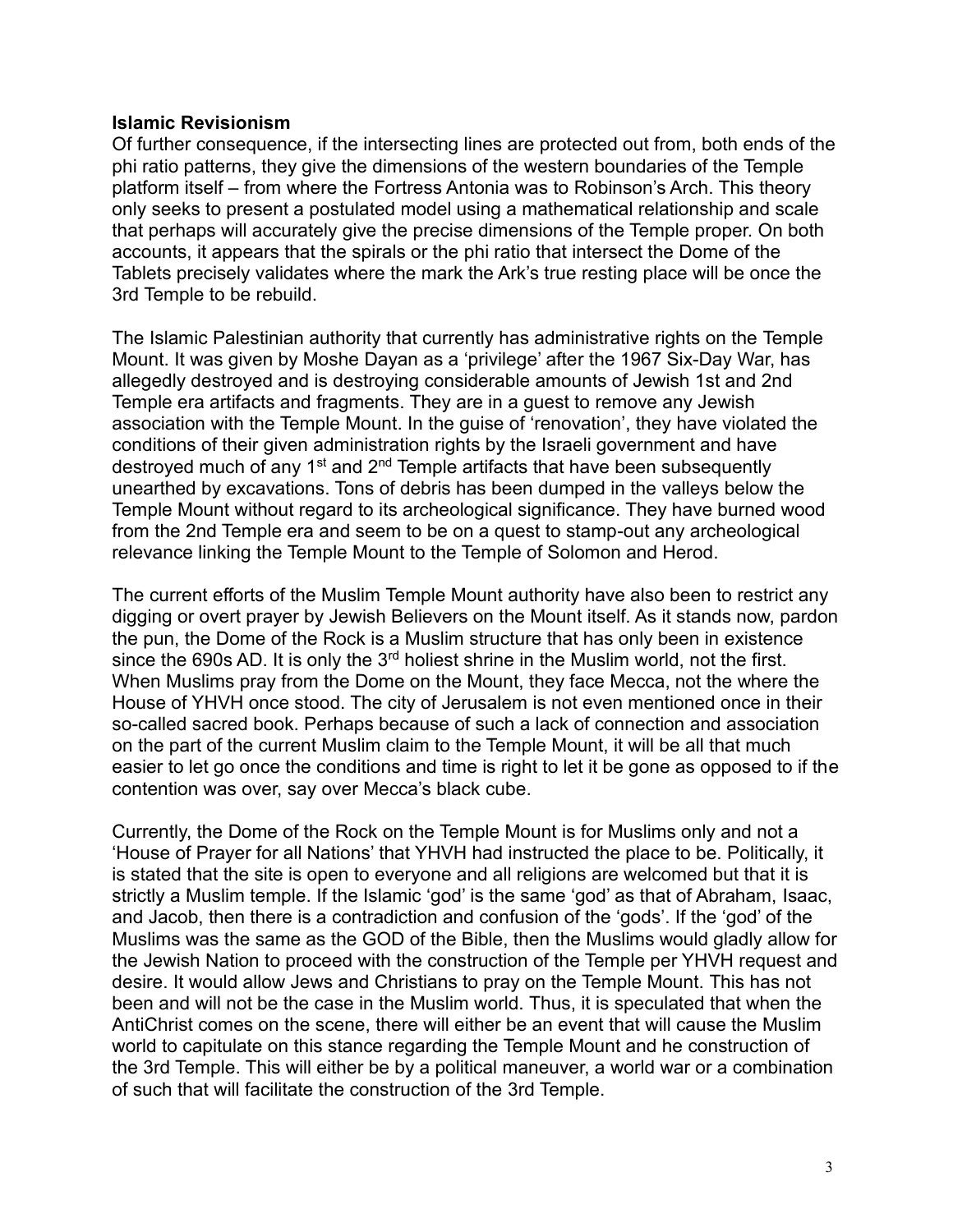## **Why is the Ark to be relevant in the Last Days**

Perhaps it will be because the disclosure of the Ark of the Covenant that will demand it. The Ark of the Covenant was the primary storage container for the 10 Commandments given directly by the Hand of YHVH on Mt. Sinai to Moses and the Jewish nation. It was a 'Covenant' for all Eternity. The 'Throne Box' was a duplicate copy of the one in Heaven's Throne Room. The 2nd set of Tablets or Tablet was made by Moses as the 1st was broken by Moses when the Hebrews worshiped the Golden Calf while Moses was receiving the very Law form YHVH on top of Mt. Sinai. The Ark also had a token sample of the Manna that the LORD provided Israel during the 40-year Wilderness Journey and the almond Staff of Aaron that budded.

Once a year, on Yom Kippur, only the High Priest would be required to pour blood upon the Mercy Seat of the Ark as a propitiation for Israel's national sins. The Ark was situated in the midst of the Holy of Holies. Contrary to the much-accepted notion, the Temple was constructed to house the Ark, not the Ark for the Temple. The Ark of the Covenant will be relevant during the Tribulation Period because it will forever establish and prove who the real Messiah was and is. The Ark is at the center and the most important religious relic Israel has known; it provided a tangible symbol of their relationship with YHVH. It speaks and represents the aspirations of a nation that is still waiting for its understanding of who the Messiah is or will be. In part, due to Israel's national stubbornness and current spiritual blindness, Israel will accept the false Messiah to come proclaiming that 'he' is the One promised and 'Master of the Ark'.

Perhaps it will be Lucifer that will use the Ark of the Covenant for his own purposes-next to his final manifestation in an attempt to destroy those he falsely promises to protect and receive worship from, Israel. It will only be then when Lucifer, possessing the AntiChrist false Messiah, enters the Holy of Holies and sits on the Mercy Seat of the Ark of the Covenant that ALL of Israel will finally see that this false Messiah was and is. The Impostor This interpretation is just one of several scenarios that could depict the events during the Tribulation Period. What is blasphemy is not necessarily that this false Messiah sits on the Ark of the Covenant, but that he will demand absolute homage and worship be ascribed to him alone from Israel, not for YHWH. Any Jew or Gentile not receiving the Mark of the Beast will be either cut off from the 'grid' to either starve or be beheaded for lack of allegiance.

Prophetically, the Ark of the Covenant on one level is a picture of Christ and how He is YHVH's agent of mercy and love for Humanity. The Ark shows how 'mercy' or love covers a multitude of sins or requirements of the Law. The Manna or bread is what Christ said about Himself about being the Bread of Life that came from Heaven. The Branch or Aaron's Staff alludes to Christ's being the chosen Priest to officiate the duty of being the Intercessor. The Staff alludes to one of His Messianic Titles, the 'Branch of the LORD' that shall come forth and bud. The Law represents the morality and righteous standard of YHVH that only Jesus Christ was able to not only fulfill as a Man on behalf of Humanity's representative before the LORD but He imputed that righteousness to those that avail themselves of the shed blood that paid for the sins of all Humanity on the Cross of Calvary.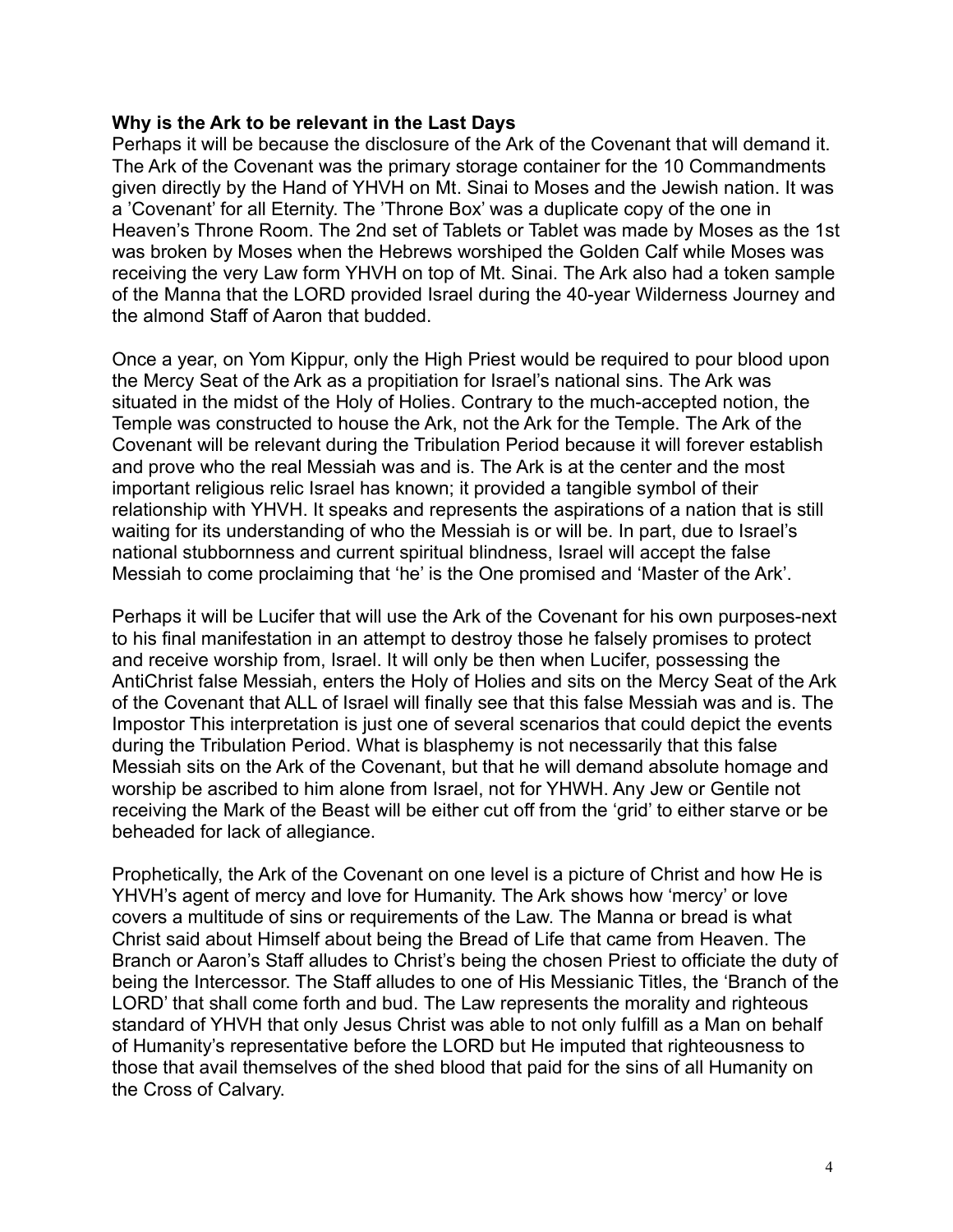# **A Type of the Messiah**

In the Letter to the Hebrews, it states that Christ Himself, as the King, Priest and Prophet presented His own Blood at the Heavenly Ark of the Covenant or Throne of YHVH in Heaven. This is a profound mystery and accomplishment. The Ark of the Covenant, on the other hand represented the failure of YHVH's People to keep the LORD's ordinances and commandments. Each element within the Ark speaks of judgment upon Israel for their unbelief and unfaithfulness. The Law Tablets were broken; the Manna was given when Israel murmured for food and did not believe the LORD would provide for them in the Wilderness. The Staff was a sign of who was to be of the Priestly line to serve in the Temple worship services because there was a contention about it against the LORD even though it was very clear that the LORD had chosen Aaron's descendants for such service.

This issue of resignation and submission to YHVH's will addresses the sin nature of Humanity in that it does not like what GOD chooses. Perhaps as the Church is removed at the time of the Rapture, the LORD re-focuses His attention back to Israel. Why? It will be to a time needed to finish His 'judgments' upon national Israel, in a since as before during the Wilderness. Perhaps it will take such elements as concrete symbols that will resurface i.e. the Ark of the Covenant that will serve as object lesion –all over again for Israel and help get their attention. Plus, according so some interpretations of eschatology, Moses Himself is to come back and address Israel's current national blindness to Jesus Christ since the removal of the Bride of Christ as one of the 2 Witnesses during this future time.

It is believed that the Ark of the Covenant is what is left of the original furnishings constructed by Moses during the Exodus out of Egypt as described in the book of Genesis. Perhaps it will be unveiled once the conditions to rebuild the 3rd Temple is prime and thus for the true Jewish Messiah, Jesus Christ to come on the scene. The Ark of the Covenant was basically a portable 'Throne Chair' in which the 'Shekhinah' שכינה Glory rested and the Presence of GOD was manifested in Israel during Biblical times. There is some controversy over this assertion as many Biblical and Kabbalistic mystics insinuate that it is the feminine aspect of YHVH that was manifested.

The Ark of the Covenant mirrored the real one in the Throne Room of YHVH in Heaven. The Ark's design was alleged to be seen by a first eyewitness account of Biblical researcher and explorer Ron Wyatt. What is intriguing is that such a design has been novel in its illustration as many other renditions seek to approximate the Ark's true form. Since Moses and the Israelites had some 400 years of Egyptian style architecture and art in their psyche, it is not a far stretch of the imagination to have the Ark's design be heavily influenced by such designs. In the majority of sketches of Egyptian renditions of Cherub's or Angelic Beings, they most always had the front wing directed downwards and the back wings directed upwards when looking directly at a chest or box that they guarded. With such a design or pattern, the Cherubs of the Ark of the Covenant form a 'pyramid' type backdrop. Furthermore, the Bible does describe that the Shekhinah aura resonated and rested between the Cherubs.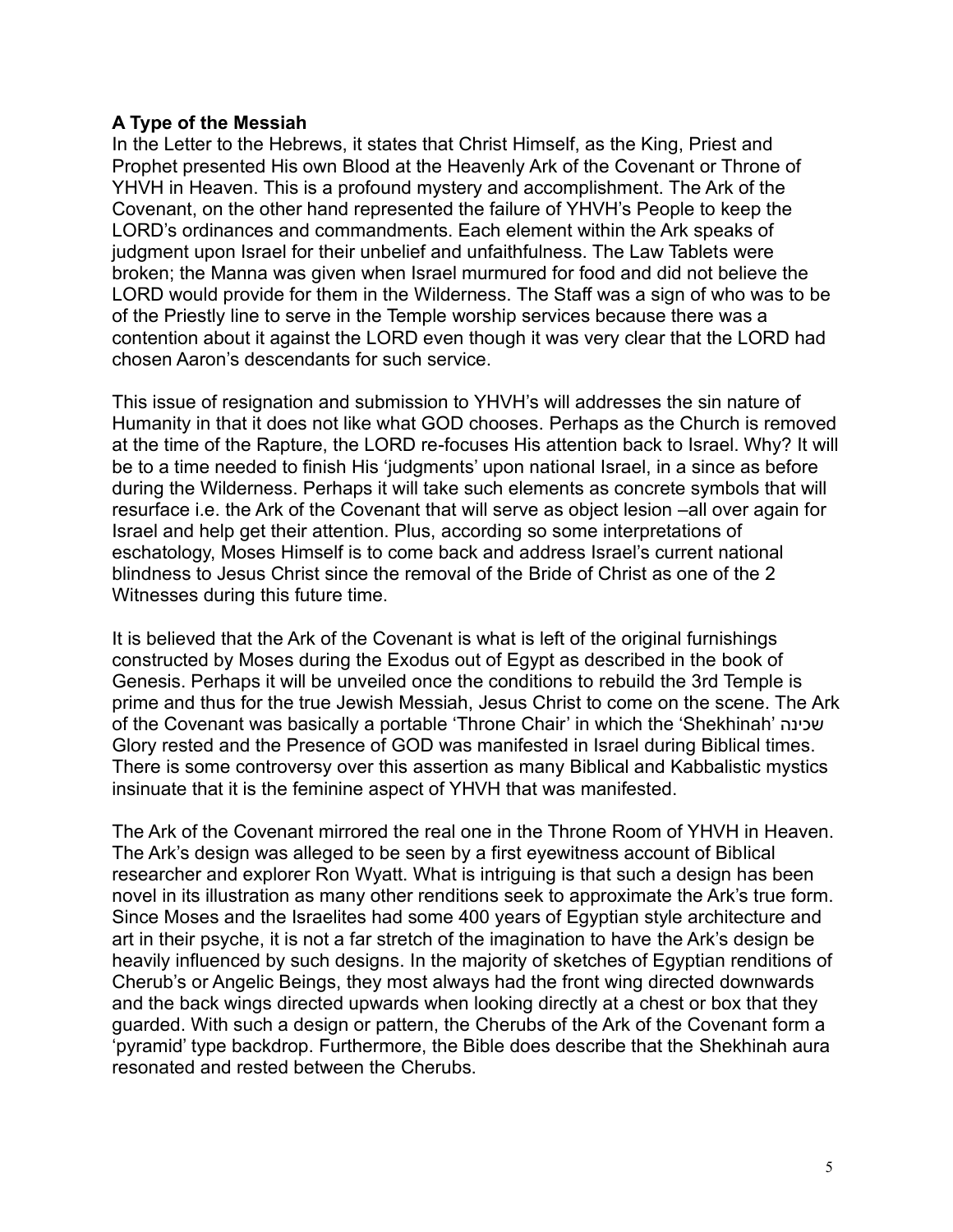## **The Seat of Power**

Perhaps if this imagery can be illustrated, this aura could have been at the location were the 'pyramid' construed by the Cherubs joined with outreached wings, that is to say, the apex of the 'pyramid'. In other words, it resembles the 'all seeing eye' of the truncated pyramid of the Freemason and Luciferians as in the U.S. 1-dollar Federal Reserve note. Perhaps this is where Lucifer has mimicked this supreme iconoclastic pattern of the LORD and usurped it as his own because it originates in what could somehow be manifesting at the very Throne Chair of the LORD in the Heavenly Temple. In the book of Daniel, it alludes that a Temple will be standing during the reign of the AntiChrist and it will have the Ark of the Covenant within it.

The Bible declares that an event called the Abomination of Desolation will take place related to the future Temple. This event has to do with either setting up an idol or statue of some type on the side of the Temple or inside of it. Another speculation is that the AntiChrist, as a mere mortal man, once fully possessed bodily by Lucifer himself, will enter the Holy of Holies where the Mercy Seat is at and sit down on it to publicly proclaim that he is the long awaited Messiah; in essence taking the place and 'dethroning' YHVH, at least on Earth. In 1967, the Jews recaptured the Old City of Jerusalem along with the Temple Mount.

This territory was not under Jewish sovereign control since AD 70 when the nation of Israel was exiled by the Romans. The 2nd Temple was destroyed on the 9th of Av as was the 1st Temple on the very same date. There are many theories of where the Temple is to be rebuilt. An alternative speculative position, aside from the Dome of the Rock's Foundation Stone, is that of the site that it is over the Dome of the Tablets, perhaps this is actually the correct correspondence to the Holy of Holies after all. This would religiously and politically accommodate the Dome of the Rock from having to be removed. The following are just some hypothetical scenarios of how the 3rd Temple might come about.

# **Some Possible Scenarios**

*1. A political maneuver or 'Confirming' could be brokered in which some possible "Peace for Land" is made in which the construction & service of the 3rd Temple would be accommodated.*

*2. A Treaty in which a Palestinian State is declared & recognized by the world and Israel is promised unconditional security in exchange for the construction of the 3rd Temple is allowed.*

*3. A spoil of war obtained by a possible all-out military & religious Islamic assault as alluded in Psalm 83 in which Israel's enemies are supernaturally defeated and the Arab threat to Israel's security will be such that Israel will abide in 'cities without walls' thereafter in preparation for the later Gog-Magog invasion. (Ezek 38-39)*

The 3rd Temple is very close to being rebuilt; it is popularly stated among the Orthodox Jewry that 'all we need is for Messiah to come'. Perhaps when the Ark of the Covenant appears, so too will Moses, its builder will likewise appear. This would perhaps coincide with Moses being one of the 2 Witnesses as prescribed by the book of Revelation. The Temple Institute is one such Jewish body organized for this cause.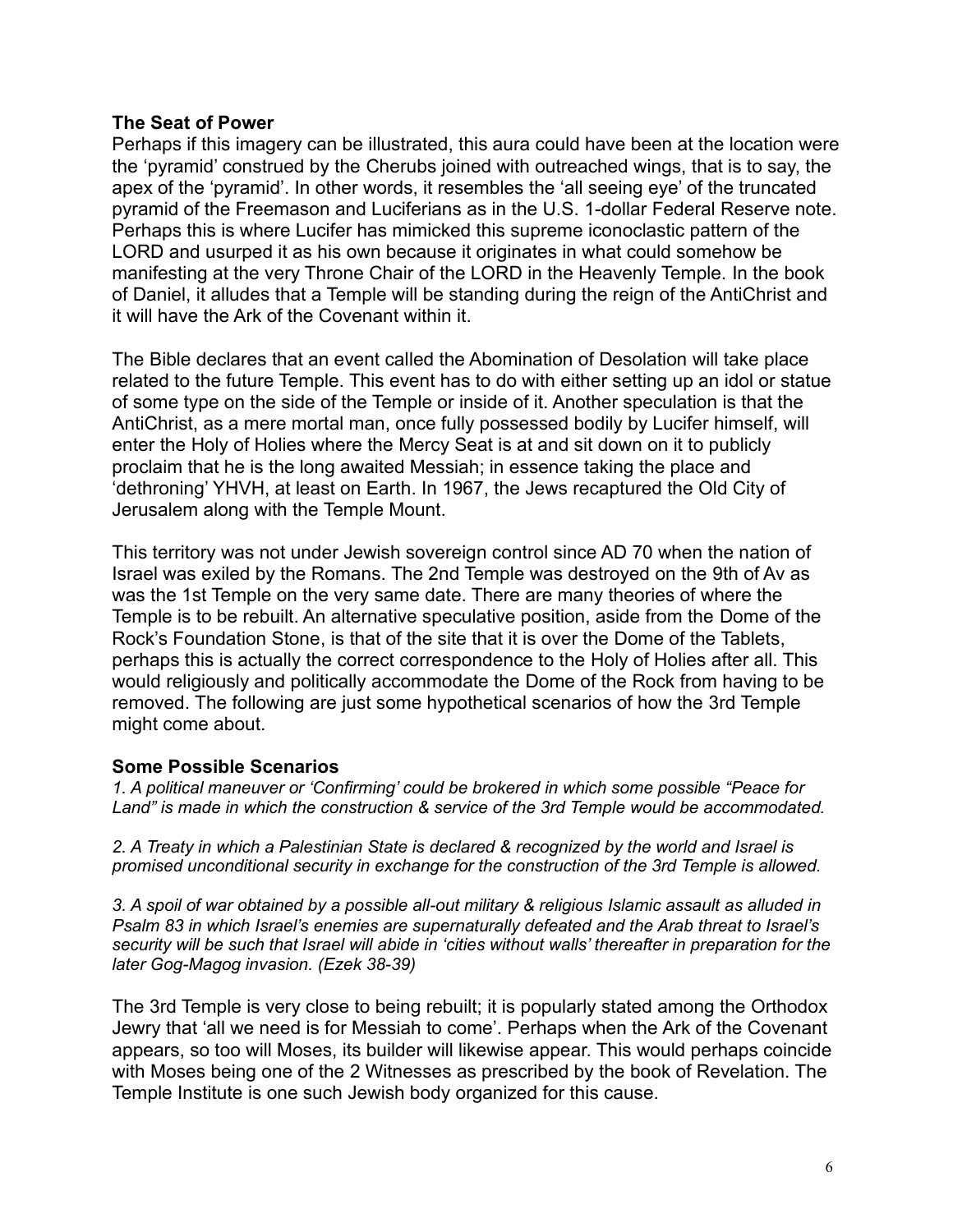## **The Creation Navel**

They just finished in 2010 the last of the Temple items required for Temple Service, the adjustable Crown. (See www.TempleInstitute.org for details) What is left is for the Ark of the Covenant to be retrieved from wherever it is at currently. Many believe that it is hidden beneath the caverns of the Temple Mount itself. Many believe that the Ark never left Israel and at the right time, it will appear -to be placed in the 3rd Temple's Holy of Holies. The resurfacing of this relic will be no doubt be a key event in eschatology and one of the most monumental discoveries in our modern times. The Temple Mount Faithful is another religious Jewish group that is working to establish the  $3<sup>rd</sup>$  Temple. They have the Corner Stones ready to be set for the 3rd Temple.

Also, due to DNA and current science, the Red Heifers needed to purify the Temple Mount and nation to be ready for consecration of the Temple worship service have been procured. There is a DNA related ancestry registry database of those of the Aaronic Priestly lineage to serve as Priests. To this end there are many Jewish and Christian organizations in accordance with such a possibility and preparation. Such preparations have been made to have at least all the Temple furnishings, utensil, articles, clothing, protocols, and Priests ready to go once the Temple is erected. As it is the case with the formation and function of the human navel in relation to a human gestation period of development, it is at the point of the navel that the umbilical cord is situated at and cut after birthing. This chord spirals to form a coil from the mother.

How much so could a Fibonacci Ratio φ thus be used to pattern the spiral likewise from the most important geographical point on Earth. Perhaps if such a mathematical pattern is applied to such a location as the Foundation Stone, it could render the possible location of no less than the Holy of Holies where YHVH's Presence rested on Earth. Once the proportions are obtained from such a scale, this very same scale of spiral proportions will establish the 2nd mathematical relationship from the Dome of the Tablets. The phi ratio is thus to be projecting such a similar Fibonacci Ratio φ proportion obtained from that 1st point off the Foundation Stone to project out from the Dome of the Tablets. Of further interest is the assumption that the Temple Mount area has an anthropomorphic quality and principle to it.

Over the centuries, here have been some postulations brought forth by only few researchers that the topological formation from the City of David to one of the believed spots of where Calvary is at forms an approximation of a 'human body'. The City of David would consist of the 'legs', the Temple Mount itself would be the 'navel' but also the genital areas of both male and female functions. Consider the slaughter of thousands of bulls and lambs where the Brazen Altar stood and the amount of blood flowing in 'cycles. There would also be enormous amounts of water needed to clean the Priests as in 'washing away' of sin and those approaching to worship. Then to the north side outside the Old City is currently a bus parking lot; yet adjacent is the 'Place of the Skull' because the side of the hill has such features. This spot is one of the locations of where Calvary, which means 'skull', is believed to be where Jesus Christ was crucified. Coincidentally, the Garden Tomb is just nearby. There might be some validity to this assertion if you consider the spiritual functionality of the Temple of YHVH.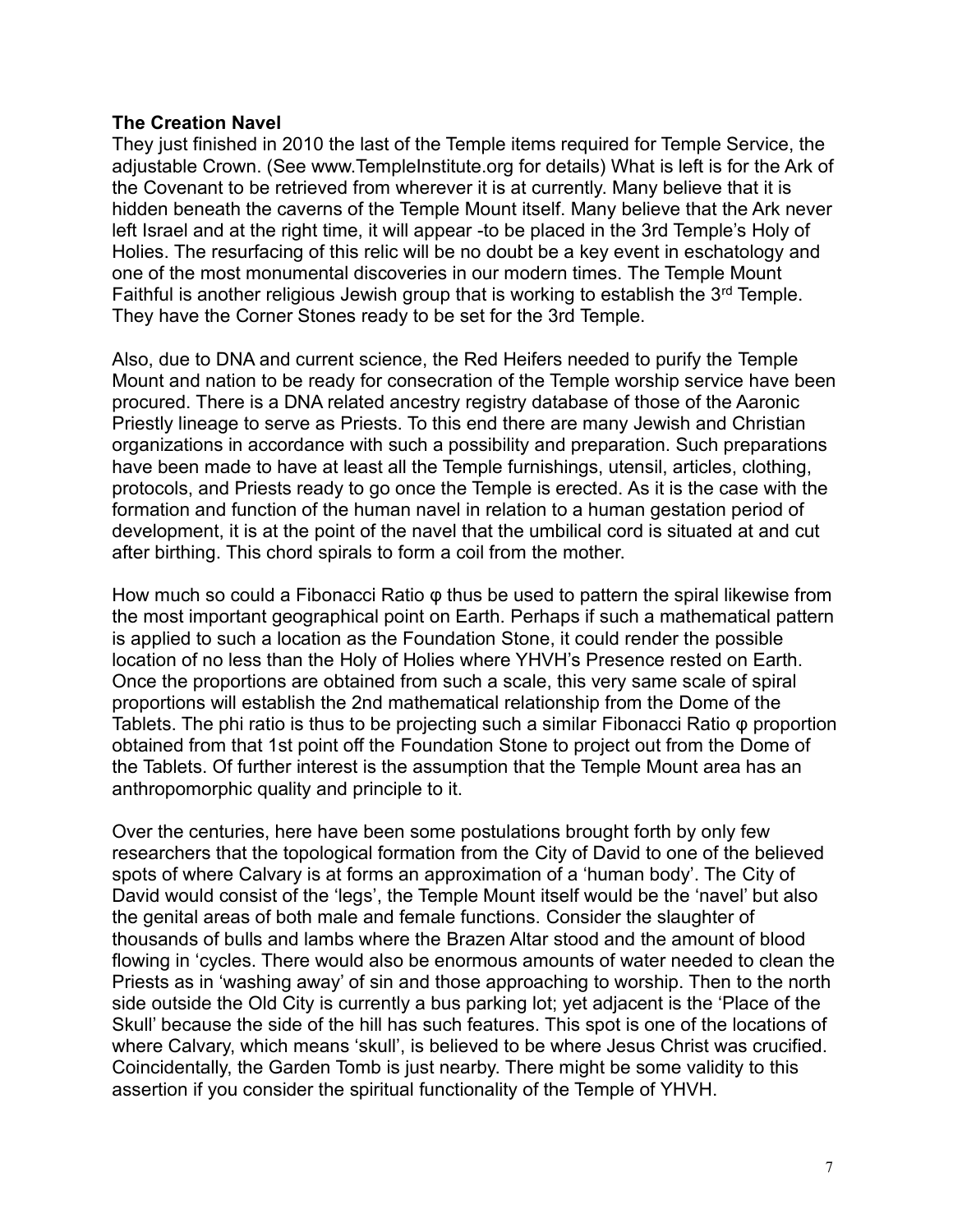#### **Prophetic Parallels**

It was to be a House of Prayer for all Nations but more than that, it was the dwelling place of GOD's Presence, the Shekhinah Glory was where GOD met with mankind as it were 'face to face'. The Temple also served as a place of worship, consecration and where there was an 'exchange'. At that place it was where YHVH 'covered' or atoned the sins of Israel clean by exchanging the 'filthy rags' sort of speak that Isaiah 64:6 graphically alludes to in that portion of Scripture of what our sins are in the eyes of the LORD. This location of Calvary was the most traveled by during that time as it was the main road that to Damascus and it was literally the crossroads of the Earth geographically. To the south was the gateway route to Egypt and Africa, to the west, the route led up the coast and eventually to Asia Minor and Europe, to the north along the edge of Calvary, the Damascus route opened up Asia.

It was at these junctures or intersections that criminals were crucified along the paths. If anyone wanted to make a statement, it would be here. Thus, as the multitudes passed by during the Passover Feast of that time, Jews from all over the 3 continents, Europe, Asia, and Africa passed to see the Messiah crucified at this very intersection of humanity. What the world is seeing in Israel and the Jewish nation experiencing today is exactly a repeat of Israel's dilemma during Ezra and Zerubbabel's time over the issue of the Temple Mount and YHVH's House. Back then, Israel (Judah) had just returned from the Diaspora of being taken out of the Land by Nebuchadnezzar for Israel's sins and unfaithfulness to the LORD. After a period of exile to a Gentile land, many returned, many stayed in Babylon.

Thereafter, an effort was at least in thought and word proclaimed that Solomon's Temple, the 1<sup>st</sup> on the Temple Mount would be rebuilt. This reconstruction would be called the 2nd Temple. Sadly the LORD had to admonish the Israelites for 'building their own houses first and neglecting YHVH's House' once the Jews returned to Jerusalem as it states in Haggai 1:2. In one parallel feature, since 1948, the Jews that have returned to Israel have primarily been preoccupied with 'building their houses' only or first. Perhaps the time is now come that despite the constant opposition to building YHVH's House, Israel as a nation united must see this as a priority and commitment. The attempt by the returning Jews to the Land and rebuilding the 2nd Temple after the return of the Exile from Babylon is very similar today in its conditions and pattern of behavior from Israel's enemies.

There had to be an admonishment from the LORD to start the work of the Temple reconstruction, even though it was during a time of contention, opposition, and hostility directly from the natural inhabitants of the land. As then, today the direct descendants of those very same peoples are opposing the reconstruction of the 3rd Temple as the Jews have returned from the Diaspora of 70 AD. The enemies of Israel then as now, used the world political stage to foster support from world leaders in power to successfully halt the work on more than one occasion. In today's present context, it is the Palestinian Authority, the Arab League, the UN, the EU, the USA, etc., that do not want to see the Jews re-establish their settlements, much less erect YHVH's Temple once again.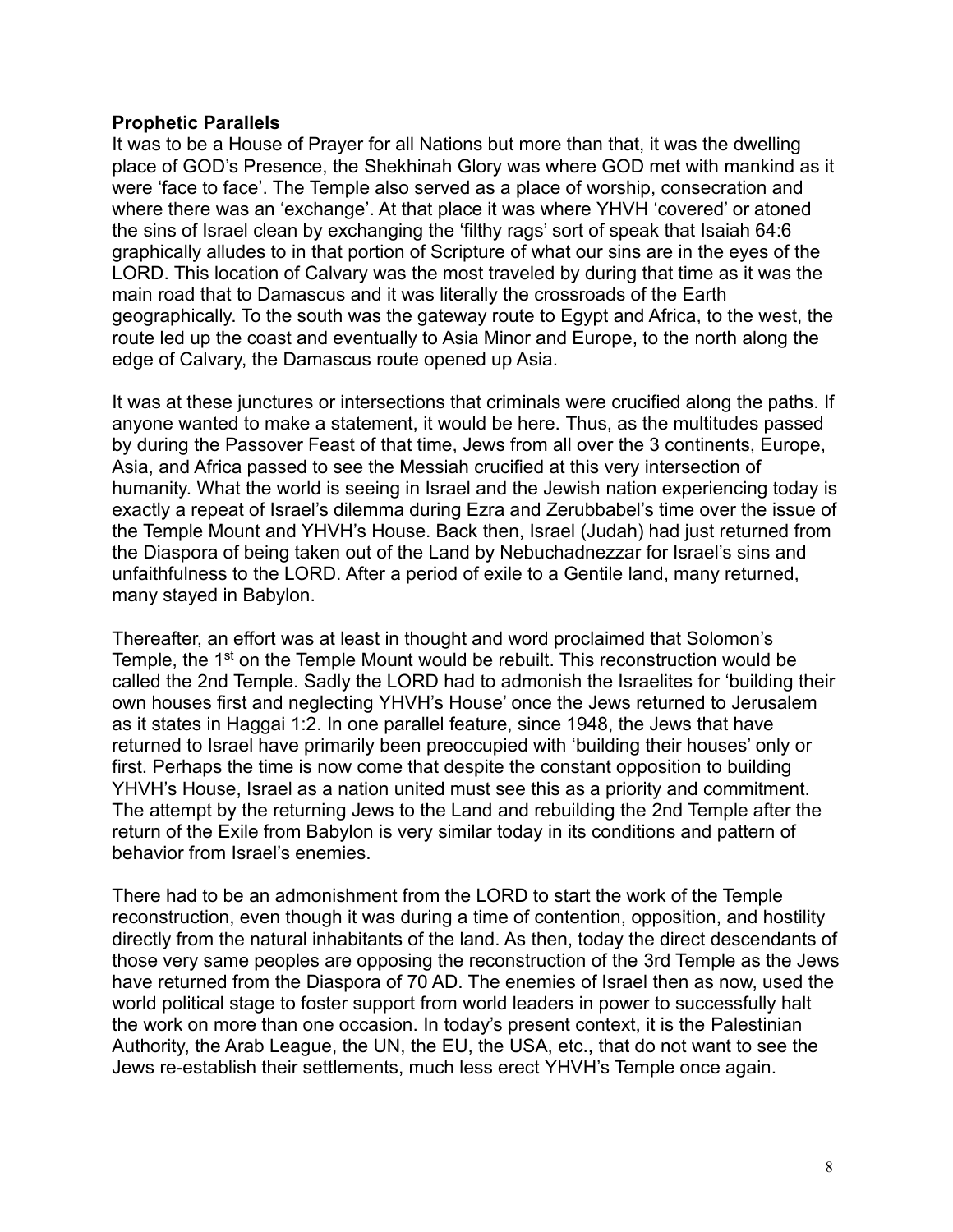# **A Spiritual House**

As then with the contention so intense against Israel's quest to reconstruct the House of GOD, so too today Israel first had to secure its borders with a wall. Jerusalem had to be united and secured from attacks that sought to halt the Temple reconstruction. As Israel did then, it has done so now by erecting a wall, out of necessity for Israel's security against Muslim-Arab constant attacks. Despite the severe barrage of attacks, political manipulation and international pressure against Israel, as the Jews did then, under the leadership of Ezra and Nehemiah, the construction likewise now needs to took place; with a 'trowel on one hand and a sword on the other'. If Israel is fearful of inciting a Muslim uprising and is waiting for 'Peace and Security' before it can tackle the concept of a 3rd Temple, it will never come to pass.

The Palestinians and Arab neighbors surrounding Israel are bent on erasing Israel off the map of the world as depicted in Psalm 83. The Arab-Muslim contention against Israel over the Temple Mount, East Jerusalem and the West Bank is that Israel preempted the military strike against the Arabs during the 6-Day War. The Arab nations were on a verge of attack, mainly, Egypt, Syria, and Jordan. The Arab argument is that since Israel was the 'aggressor' or fired first, any land acquired because of it is illegal and not recognized by the UN or the world for that matter. The Palestinians demand these Lands back as part of the Oslo Peace Accords. The Oslo Accords specified 'Land for Peace' but it was not based on the indefensible pre-1967 border of Israel.

This is the current dilemma that only a regional all-out war or natural calamity will allow for the 3rd Temple to be rebuilt by Israel. Israel became a sovereign nation in 1948 and the Temple Mount was acquired in 1967. What many believe that the next phase in YHVH's End Time plan for Israel is to erect on the holy ground that Israel has under its jurisdiction, the 3rd Temple to house the Ark of the Covenant on the Temple Mount. No Jewish Temple or for that matter the 'House of the LORD' has stood in the Temple Mount since 70 AD as foretold by Jesus Christ. Yet Christ Himself spoke in reference to the prophet Daniel of a future yet Abomination of Desolation event that was to take place in the Temple. He admonished His Disciples and Jews to 'flee to the hills' i.e., Petra when this event would occur. The prophet Daniel alludes to this event being the halting of the Daily Sacrifices –which can only presuppose a 3rd Temple yet in the future.

This is when the AntiChrist will turn on the Jews for realizing and not recognizing his claim to Messiahship after all. Since the Jewish Diaspora by the Romans took place because of the rejection of Jesus Christ as Israel's Messiah, the national people of the Jews have had to wonder the four corners of the world until 1948. During that time, even though no physical 'House' was in place geographically in Jerusalem, the work on the Cross of Jesus Christ provided an opportunity for GOD to seek out a Gentile Bride and construct His 'Spiritual House' out of Gentile Believers and Jews. The New Testament of the Bible refers to as the 'New Creation' or the 'New Man' in Christ. This parallels the storyline of Boaz taking a Gentile wife, Ruth for example. For over 1940 years now, the Church Age has been that 'Temple of Worship' filled with the Shekhinah Glory or Presence of the LORD by way of the indwelling of the Holy Spirit.